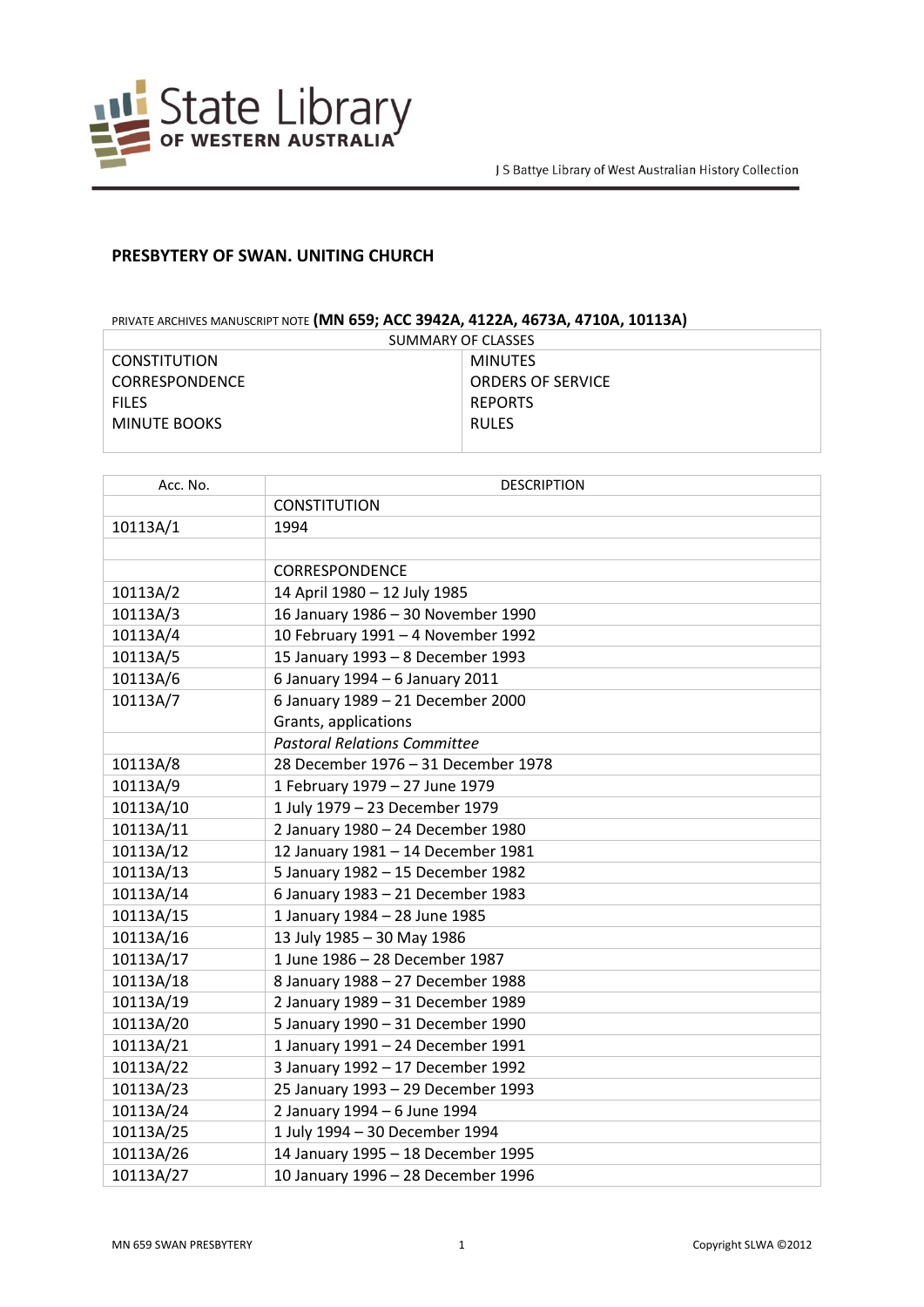

J S Battye Library of West Australian History Collection

| Acc. No.  | <b>DESCRIPTION</b>                                                             |
|-----------|--------------------------------------------------------------------------------|
| 10113A/28 | 1 January 1997 - 21 December 1997                                              |
| 10113A/29 | 1 January 1998 - 22 December 1998                                              |
| 10113A/30 | 5 January 1999 - 31 October 2000                                               |
|           |                                                                                |
|           | <b>Rural Ministries</b>                                                        |
| 10113A/31 | 3 November 1982 - 22 May 1999                                                  |
|           | <b>Wheatlands Patrol</b>                                                       |
| 10113A/32 | 11 April 1994 - 10 February 2001                                               |
|           |                                                                                |
|           | <b>FILES</b>                                                                   |
| 3942A/2   | February 1976 - 19 July 1986                                                   |
|           | Rev H Sampson (Minister at Wongan - Goomalling Methodist Circuit prior to      |
|           | Union). Includes Agendas, correspondence, information papers, minutes and      |
|           | reports                                                                        |
| 3942A/3   | 1975-1977                                                                      |
|           | From Eastern Goldfields Parish, includes agendas, correspondence,              |
|           | information papers, minutes and reports                                        |
| 3942A/4   | May 1974 - December 1975                                                       |
|           | "Countdown"                                                                    |
|           | 1977 "Focus on Uniting"                                                        |
|           | February 1977 - June 1977                                                      |
|           | "Synod Bulletin"                                                               |
|           | 1975/1976 "What is Happening about the Uniting Church in WA?" numbers          |
|           | 5,6, and 7                                                                     |
| 3942A/5   | Churches Commission on Education ACTF Bulletin, Curriculum Branch              |
|           | Education Pamphlet; Department - Religious Studies; Chips Programme, 6         |
|           | Bulletins; Nott Report; Pamphlets (3) and Setting up of District Councils      |
|           | 15.11.1980                                                                     |
|           |                                                                                |
|           | <b>MINUTE BOOKS</b>                                                            |
| 4673A/1   | April 1975 - June 1980                                                         |
|           | (Provisional Presbytery)                                                       |
| 4673A/2   | August 1980 - November 1987                                                    |
|           |                                                                                |
|           | <b>MINUTES</b>                                                                 |
| 4710A/1   | June 1974 - 14 December 1977                                                   |
|           | Minutes includes agendas, correspondence, and reports relating to the          |
|           | formation of the Uniting Church in Australia.                                  |
| 3942A/6   | (Provisional) Secretariat 9 July 1976, 18 August 1976, 18 March 1977, 15 April |
|           | 1977                                                                           |
|           | (Provisional) Meetings 12 November 1975 - 20 November 1976                     |
|           | (Administration Group) 15 July 1977                                            |
|           | Meetings 13 August 1977 - 19 February 1986 - (incomplete)                      |
| 3942A/7   | 18 August 1976 - 16 June 1979                                                  |
|           | Secretary's Rough Minute Book                                                  |
| 10113A/33 | 18 March 1980 - 28 January 1988                                                |
|           | Development Committee                                                          |
| 10113A/34 | $1996 - 1998$                                                                  |
|           | <b>Mission and Service</b>                                                     |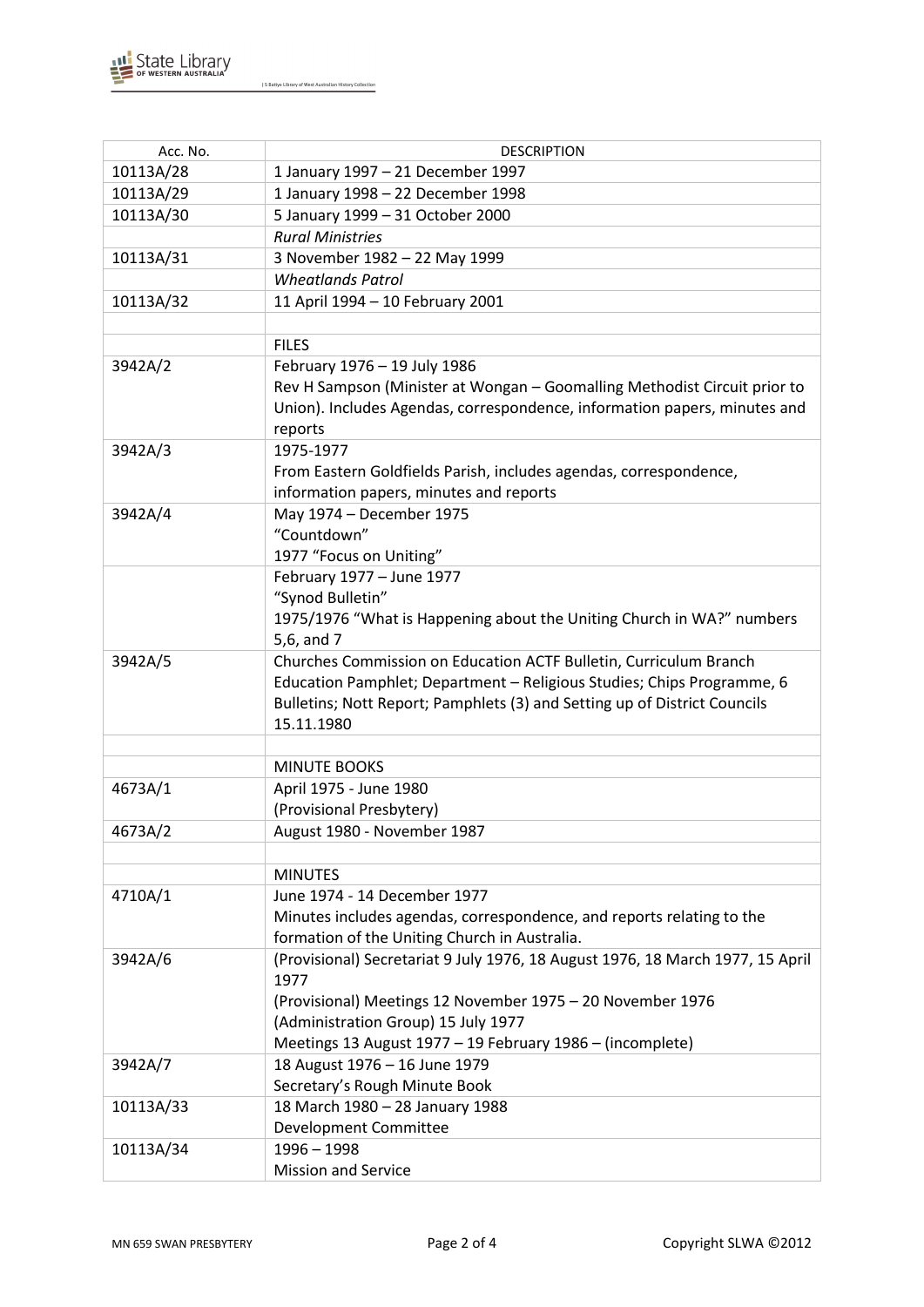

J S Battye Library of West Australian History Collection

| Acc. No.  | <b>DESCRIPTION</b>                                                          |
|-----------|-----------------------------------------------------------------------------|
| 10113A/35 | 21 March 1989 - 13 November 1998                                            |
|           | Property and Finance Committee                                              |
| 10113A/36 | June 1977 - 4 December 1992                                                 |
|           | <b>Pastoral Relations Committee</b>                                         |
| 10113A/41 | 4 February 1993 - 13 May 1999                                               |
|           | <b>Pastoral Relations Committee</b>                                         |
| 10113A/37 | 1 July 1999 - 7 February 2002                                               |
|           | <b>Pastoral Relations Committee</b>                                         |
| 10113A/42 | 7 March 2002 - 2 February 2006                                              |
|           | <b>Pastoral Relations Committee</b>                                         |
| 10113A/38 | 12 November 1975 - 26 August 1995, 1998, 2005                               |
|           | General                                                                     |
| 10113A/39 | 10 December 1976 - 1 November 1979                                          |
|           | Joint Presbyteries Settlement Advisory Committee                            |
| 10113A/40 | 29 October 1980 - 3 November 1994                                           |
|           | <b>Standing Committee</b>                                                   |
| 10113A/41 | 10 June 1994 - 13 January 2001                                              |
|           | <b>Wheatlands Patrol</b>                                                    |
|           |                                                                             |
|           | <b>ORDERS OF SERVICE</b>                                                    |
| 3942A/1   | 20 November 1976 - Kalamunda and 17 June 1978                               |
|           | Duncraig meeting                                                            |
| 4122A/13  | 23 April 1978 - Induction of Rev William Ronald George Loader to the Office |
|           | of Lecturer in New Testament Studies in the Perth Theological Hall          |
| 4122A/14  | 13 February 1988                                                            |
|           | Induction of Rev Patricia Burvill into Kellerberrin and Districts parish    |
| 4122A/15  | 21 February 1988                                                            |
|           | Inauguration of the Parish of Girrawheen/ Ballajura                         |
| 4122A/16  | 23 April 1988                                                               |
|           | Commissioning of Rev David A Rayment into the Eastern Goldfields Patrol     |
| 4122A/17  | 23 October 1988                                                             |
|           | Dedication of New Church Buildings Parish of Mundaring                      |
|           |                                                                             |
|           | <b>REPORTS</b>                                                              |
| 10113A/44 | 17 July 1977 - 18 November 1981                                             |
| 10113A/45 | 20 February 1982 - 15 November 1984                                         |
| 10113A/46 | February 1985 - 25 November 1986                                            |
| 10113A/47 | 1 February 1987 - December 1989                                             |
| 10113A/48 | 17 February 1990 - 10 December 1991                                         |
| 10113A/49 | 9 January - 1992 - 28 November 1992                                         |
| 10113A/50 | 16 February - 1993 - 27 November 1993                                       |
| 10113A/51 | 5 January 1994 - 20 December 1995                                           |
| 10113A/52 | 31 January 1996 - 28 November 1996                                          |
| 10113A/53 | 18 January 1997 - December 1998                                             |
| 10113A/54 | 20 February 1999 - 10 January 2001                                          |
| 10113A/55 | 26 February 2005 - November 2005                                            |
| 10113A/56 | $1994 - 2001$                                                               |
|           | <b>Wheatlands Patrol</b>                                                    |